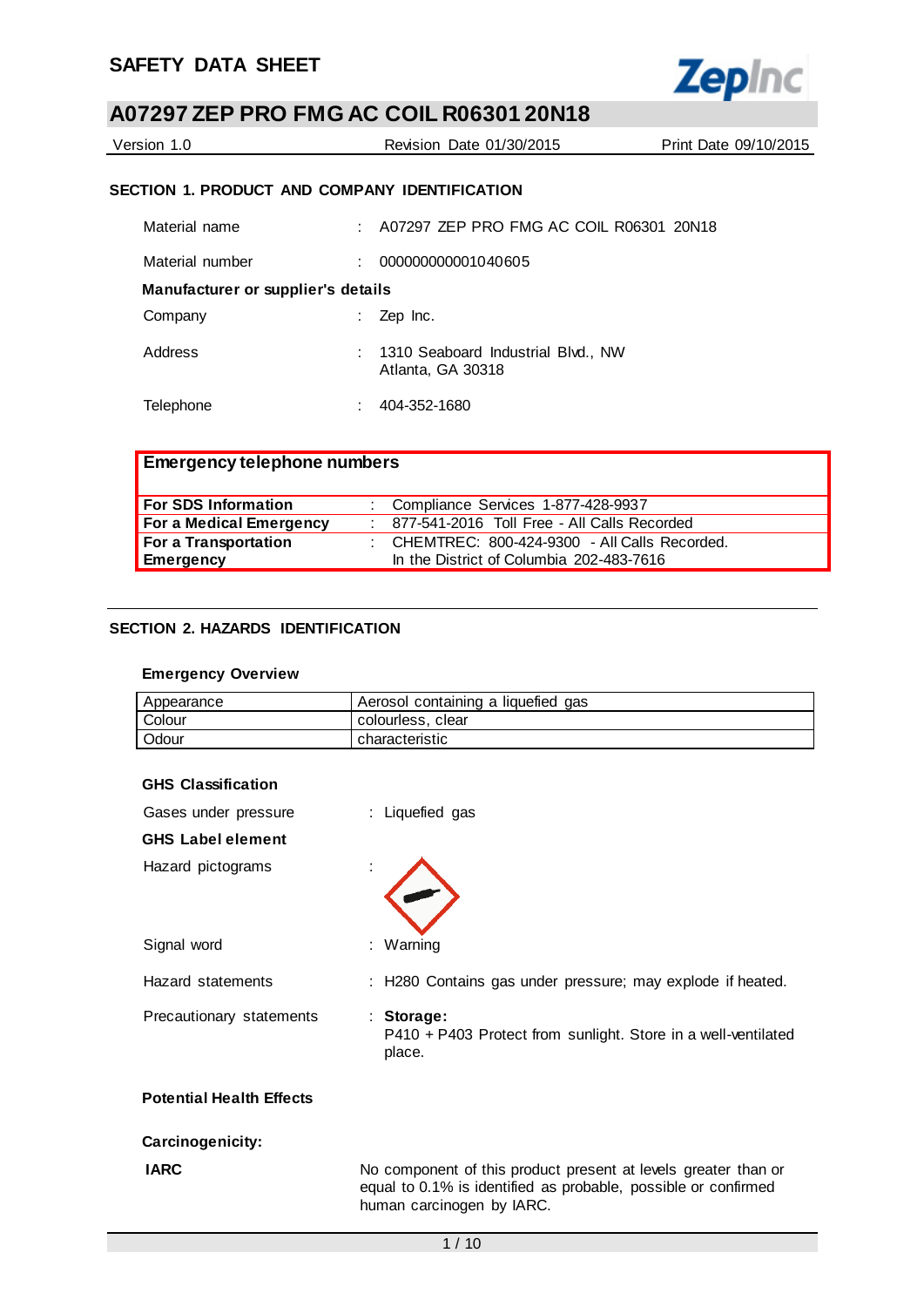

| Version 1.0  | Revision Date 01/30/2015                                                                                                                           | Print Date 09/10/2015 |
|--------------|----------------------------------------------------------------------------------------------------------------------------------------------------|-----------------------|
| <b>ACGIH</b> | No component of this product present at levels greater than or<br>equal to 0.1% is identified as a carcinogen or potential<br>carcinogen by ACGIH. |                       |
| <b>OSHA</b>  | No component of this product present at levels greater than or<br>equal to 0.1% is identified as a carcinogen or potential<br>carcinogen by OSHA.  |                       |
| <b>NTP</b>   | No component of this product present at levels greater than or<br>equal to 0.1% is identified as a known or anticipated carcinogen<br>by NTP.      |                       |

### **SECTION 3. COMPOSITION/INFORMATION ON INGREDIENTS**

#### **Hazardous components**

| <b>Chemical Name</b>                    | CAS-No.    | Concentration [%]         |
|-----------------------------------------|------------|---------------------------|
| 1-(1-methyl-2-propoxyethoxy)propan-2-ol | 29911-27-1 | $\vert$ >= 1 - < 5        |
| butane                                  | 106-97-8   | $\vert$ >= 1 - < 5        |
| propane-1,2-diol                        | 57-55-6    | $\vert$ >= 1 - < 5        |
| propane                                 | 74-98-6    | $ >= 1 - < 5$             |
| sodium nitrite                          | 7632-00-0  | $\rightarrow = 0.1 - 1.1$ |

### **SECTION 4. FIRST AID MEASURES**

| General advice          | : Do not leave the victim unattended.                                                                                                                                                    |
|-------------------------|------------------------------------------------------------------------------------------------------------------------------------------------------------------------------------------|
| If inhaled              | : If unconscious place in recovery position and seek medical<br>advice.<br>If symptoms persist, call a physician.                                                                        |
| In case of skin contact | : Wash off immediately with plenty of water for at least 15<br>minutes.                                                                                                                  |
| In case of eye contact  | : Remove contact lenses.<br>Rinse immediately with plenty of water for at least 15 minutes.<br>Keep eye wide open while rinsing.                                                         |
| If swallowed            | : Keep respiratory tract clear.<br>Never give anything by mouth to an unconscious person.<br>DO NOT induce vomiting unless directed to do so by a<br>physician or poison control center. |

### **SECTION 5. FIREFIGHTING MEASURES**

| Suitable extinguishing media            | : Alcohol-resistant foam<br>Carbon dioxide (CO2)<br>Dry chemical               |
|-----------------------------------------|--------------------------------------------------------------------------------|
| Unsuitable extinguishing<br>media       | : High volume water jet                                                        |
| Specific hazards during<br>firefighting | : Do not allow run-off from fire fighting to enter drains or water<br>courses. |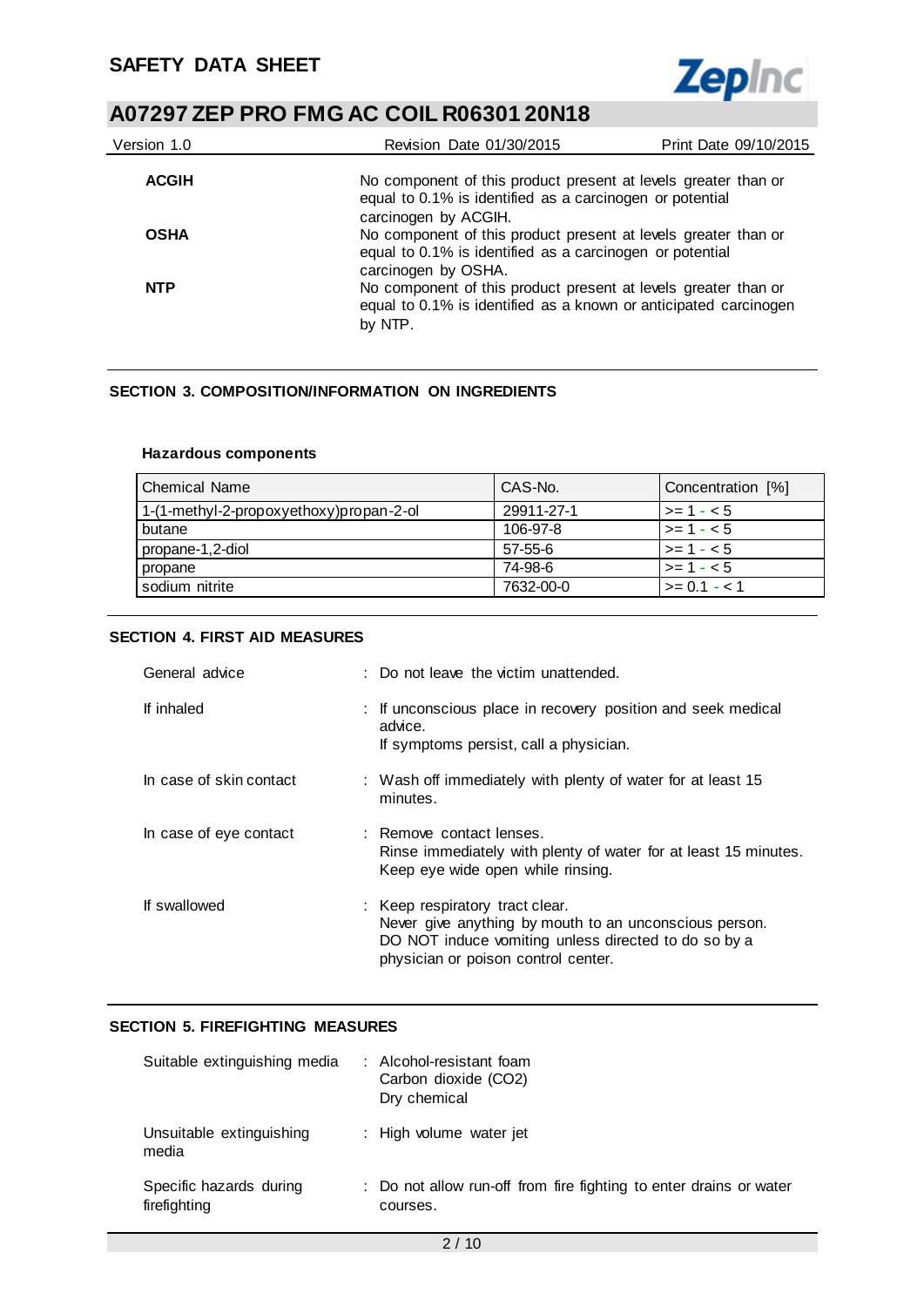

| Version 1.0 | Revision Date 01/30/2015 | Print Date 09/10/2015 |
|-------------|--------------------------|-----------------------|
|             |                          |                       |

| Hazardous combustion<br>products                 | : Carbon dioxide (CO2)<br>Carbon monoxide<br>Smoke                                                           |
|--------------------------------------------------|--------------------------------------------------------------------------------------------------------------|
| Specific extinguishing<br>methods                | : Use extinguishing measures that are appropriate to local<br>circumstances and the surrounding environment. |
| Further information                              | : Standard procedure for chemical fires.                                                                     |
| Special protective equipment<br>for firefighters | : Wear self-contained breathing apparatus for firefighting if<br>necessary.                                  |

### **SECTION 6. ACCIDENTAL RELEASE MEASURES**

| Personal precautions,<br>protective equipment and<br>emergency procedures | : Use personal protective equipment.<br>Ensure adequate ventilation.<br>Remove all sources of ignition.<br>Beware of vapours accumulating to form explosive<br>concentrations. Vapours can accumulate in low areas. |
|---------------------------------------------------------------------------|---------------------------------------------------------------------------------------------------------------------------------------------------------------------------------------------------------------------|
| Environmental precautions                                                 | : Prevent further leakage or spillage if safe to do so.                                                                                                                                                             |
| Methods and materials for<br>containment and cleaning up                  | : Soak up with inert absorbent material (e.g. sand, silica gel,<br>acid binder, universal binder, sawdust).<br>Sweep up or vacuum up spillage and collect in suitable<br>container for disposal.                    |

## **SECTION 7. HANDLING AND STORAGE**

| Advice on safe handling     | : For personal protection see section 8.<br>Smoking, eating and drinking should be prohibited in the<br>application area.                                                                                                                                                                                                                                                                     |
|-----------------------------|-----------------------------------------------------------------------------------------------------------------------------------------------------------------------------------------------------------------------------------------------------------------------------------------------------------------------------------------------------------------------------------------------|
| Conditions for safe storage | : BEWARE: Aerosol is pressurized. Keep away from direct sun<br>exposure and temperatures over 50 °C. Do not open by force<br>or throw into fire even after use. Do not spray on flames or<br>red-hot objects.<br>Keep container tightly closed in a dry and well-ventilated<br>place.<br>Electrical installations / working materials must comply with<br>the technological safety standards. |
| Materials to avoid          | $\therefore$ Do not freeze.<br>Store and keep away from, oxidizing agents and acids.                                                                                                                                                                                                                                                                                                          |

## **SECTION 8. EXPOSURE CONTROLS/PERSONAL PROTECTION**

#### **Components with workplace control parameters**

| Components | CAS-No. | Value type   | Control    | Basis |
|------------|---------|--------------|------------|-------|
|            |         | '⊢orm∴<br>0t | parameters |       |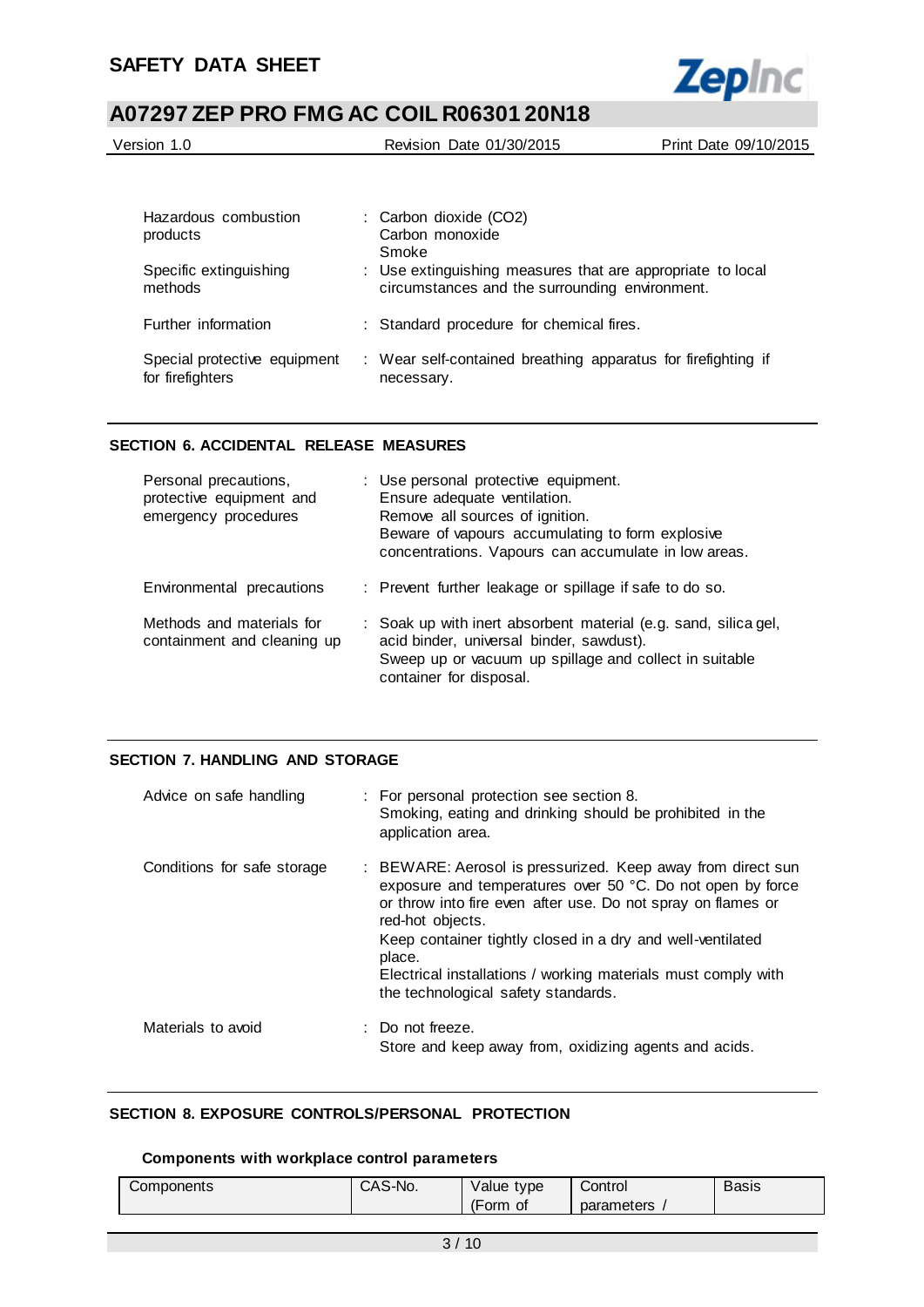

| Version 1.0<br>Revision Date 01/30/2015 |          |            |                              | Print Date 09/10/2015 |
|-----------------------------------------|----------|------------|------------------------------|-----------------------|
|                                         |          | exposure)  | Permissible<br>concentration |                       |
| butane                                  | 106-97-8 | <b>TWA</b> | 800 ppm<br>1,900 mg/m3       | NIOSH REL             |
|                                         |          | <b>TWA</b> | 800 ppm<br>1,900 mg/m3       | OSHA P0               |
| propane-1,2-diol                        | 57-55-6  | <b>TWA</b> | $10 \text{ mg/m}$ 3          | <b>US WEEL</b>        |
| propane                                 | 74-98-6  | <b>TWA</b> | 1,000 ppm                    | ACGIH                 |
|                                         |          | <b>TWA</b> | 1,000 ppm<br>1,800 mg/m3     | NIOSH REL             |
|                                         |          | <b>TWA</b> | 1,000 ppm<br>1,800 mg/m3     | OSHA Z-1              |
|                                         |          | <b>TWA</b> | 1,000 ppm<br>1,800 mg/m3     | OSHA P0               |

### **Personal protective equipment**

| Respiratory protection     | : In the case of dust or aerosol formation use respirator with an<br>approved filter.                                                      |
|----------------------------|--------------------------------------------------------------------------------------------------------------------------------------------|
| Hand protection<br>Remarks | : The suitability for a specific workplace should be discussed<br>with the producers of the protective gloves.                             |
| Eye protection             | : Eye wash bottle with pure water<br>Tightly fitting safety goggles                                                                        |
| Skin and body protection   | : impervious clothing<br>Choose body protection according to the amount and<br>concentration of the dangerous substance at the work place. |
| Hygiene measures           | : Wash hands before breaks and at the end of workday.                                                                                      |

## **SECTION 9. PHYSICAL AND CHEMICAL PROPERTIES**

| Appearance                   | : Aerosol containing a liquefied gas |
|------------------------------|--------------------------------------|
| Colour                       | : colourless, clear                  |
| Odour                        | : characteristic                     |
| Odour Threshold              | : no data available                  |
| рH                           | $: 11 - 12.2$                        |
| Melting point/freezing point | : not applicable                     |
| Boiling point                | : 100 °C                             |
| Flash point                  | not applicable                       |
|                              |                                      |
| Evaporation rate             | : 1                                  |
| Upper explosion limit        | not applicable                       |
| Lower explosion limit        | not applicable                       |
|                              |                                      |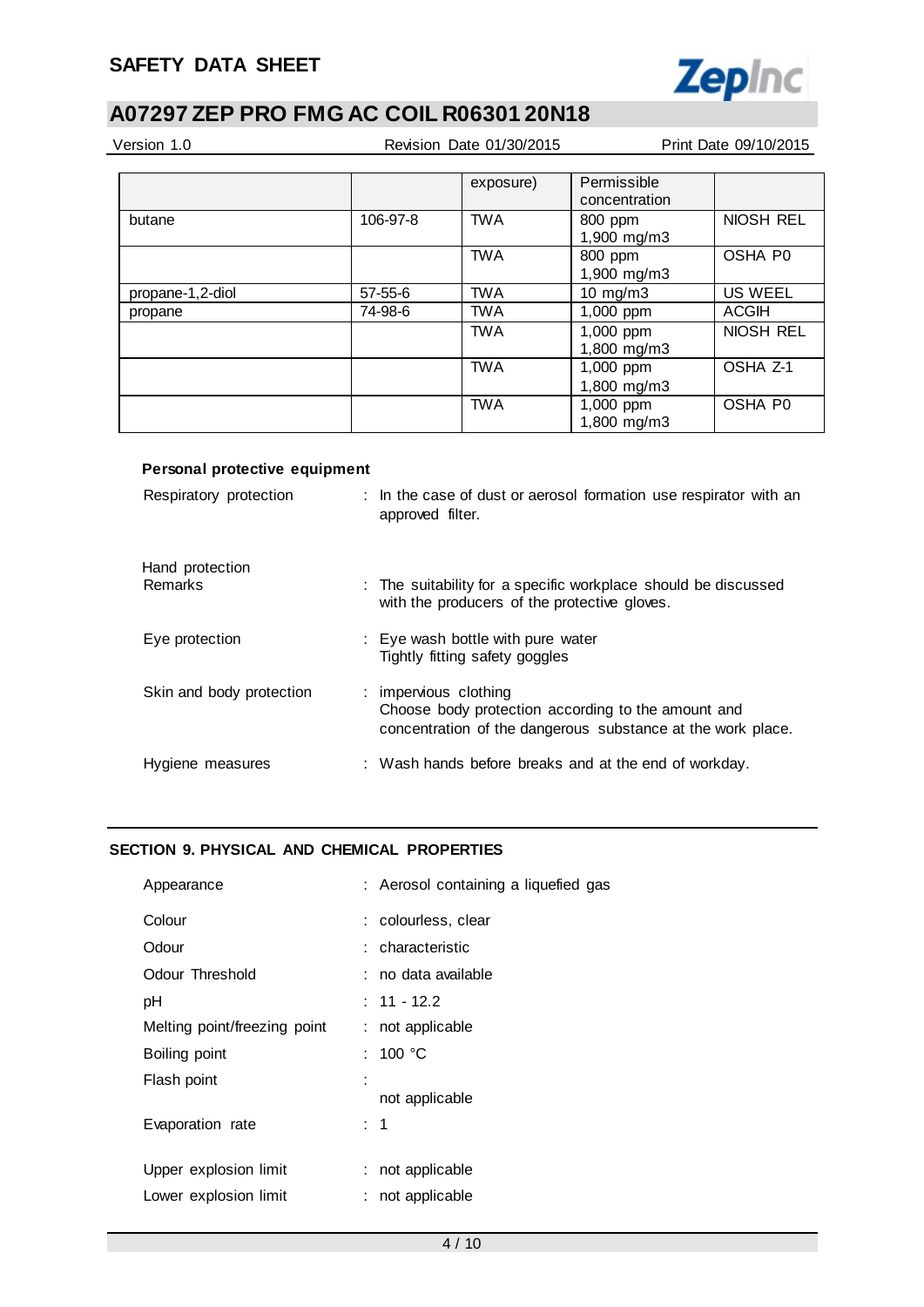

| Version 1.0                                | Revision Date 01/30/2015                      | Print Date 09/10/2015 |
|--------------------------------------------|-----------------------------------------------|-----------------------|
| Vapour pressure                            | : no data available                           |                       |
|                                            |                                               |                       |
| Relative vapour density                    | : no data available                           |                       |
| Density                                    | : $1.017$ g/cm3                               |                       |
| Solubility(ies)                            |                                               |                       |
| Water solubility                           | : soluble in hot water, soluble in cold water |                       |
| Solubility in other solvents               | : soluble                                     |                       |
| Partition coefficient: n-<br>octanol/water | : no data available                           |                       |
| Auto-ignition temperature                  | : not determined                              |                       |
| Thermal decomposition                      | : no data available                           |                       |
| Viscosity                                  |                                               |                       |
| Viscosity, kinematic                       | : no data available                           |                       |

## **SECTION 10. STABILITY AND REACTIVITY**

| Reactivity                            | : Stable                                                                                              |
|---------------------------------------|-------------------------------------------------------------------------------------------------------|
| Chemical stability                    | $\therefore$ Stable under normal conditions.                                                          |
| Possibility of hazardous<br>reactions | : Vapours may form explosive mixture with air.<br>No decomposition if stored and applied as directed. |
| Conditions to avoid                   | : Heat, flames and sparks.                                                                            |
| Incompatible materials                | : Oxidizing agents<br>Acids                                                                           |
| Hazardous decomposition<br>products   | : Carbon oxides<br>Organic Substances                                                                 |

### **SECTION 11. TOXICOLOGICAL INFORMATION**

| <b>Acute toxicity</b>             |                                                                           |
|-----------------------------------|---------------------------------------------------------------------------|
| <b>Product:</b>                   |                                                                           |
| Acute oral toxicity               | : Acute toxicity estimate : $>$ 5,000 mg/kg<br>Method: Calculation method |
| <b>Skin corrosion/irritation</b>  |                                                                           |
| no data available                 |                                                                           |
| Serious eye damage/eye irritation |                                                                           |
| no data available                 |                                                                           |
|                                   |                                                                           |

### **Respiratory or skin sensitisation**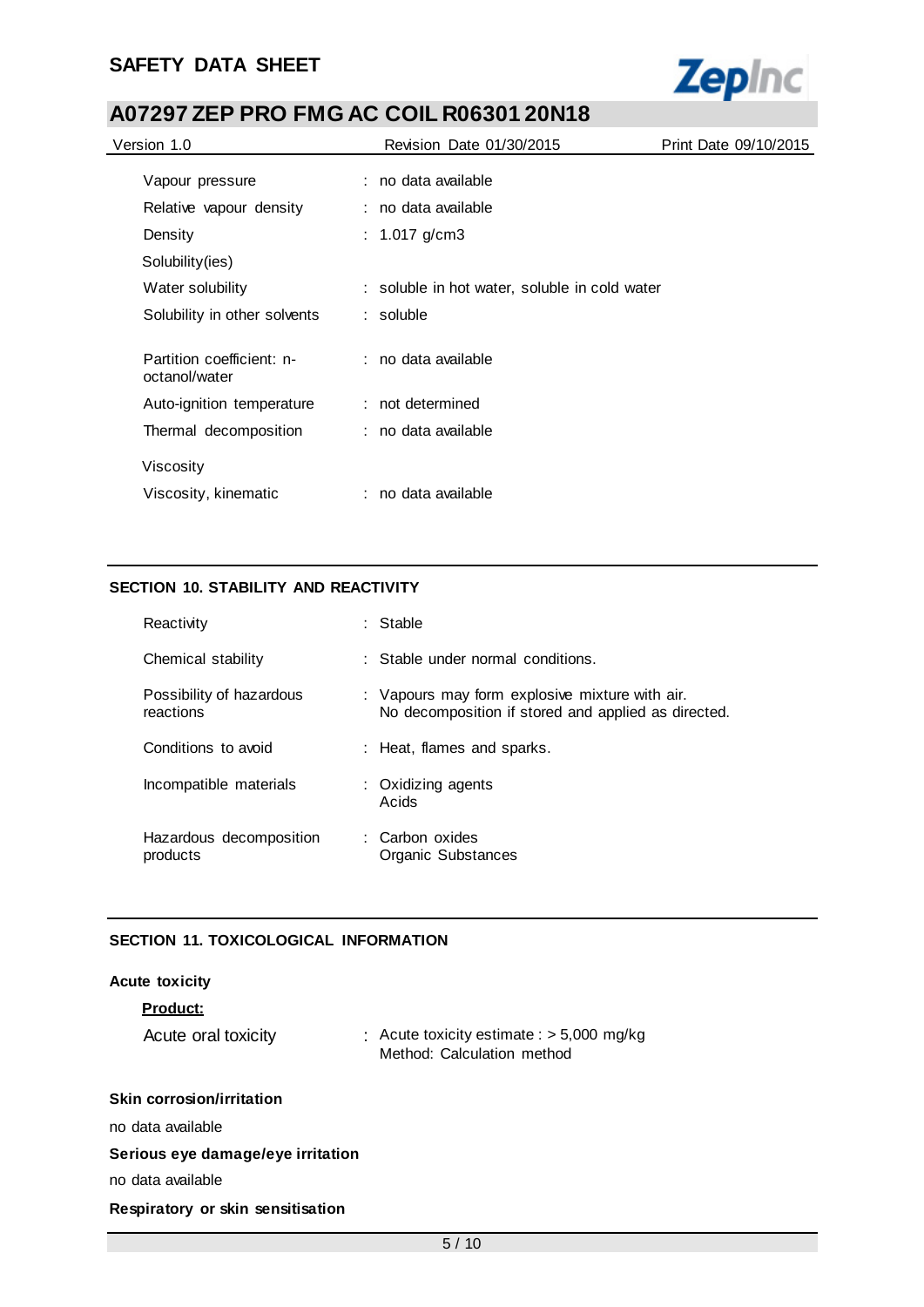

|                                                                                                         | AVIZJI ZEFITINO I MIG AU UUILINUUJU I ZUNTU |                       |
|---------------------------------------------------------------------------------------------------------|---------------------------------------------|-----------------------|
| Version 1.0                                                                                             | Revision Date 01/30/2015                    | Print Date 09/10/2015 |
| no data available                                                                                       |                                             |                       |
| Germ cell mutagenicity                                                                                  |                                             |                       |
| no data available                                                                                       |                                             |                       |
| Carcinogenicity                                                                                         |                                             |                       |
| Product:                                                                                                |                                             |                       |
| Carcinogenicity -<br>Assessment                                                                         | : Not classifiable as a human carcinogen.   |                       |
| <b>Reproductive toxicity</b>                                                                            |                                             |                       |
| no data available                                                                                       |                                             |                       |
| 1-(1-methyl-2-propoxyethoxy)propan-2-ol:<br>butane:<br>propane-1,2-diol:<br>propane:<br>sodium nitrite: |                                             |                       |
| <b>STOT - single exposure</b>                                                                           |                                             |                       |
| no data available                                                                                       |                                             |                       |
| <b>STOT - repeated exposure</b>                                                                         |                                             |                       |
| no data available                                                                                       |                                             |                       |
| <b>Aspiration toxicity</b>                                                                              |                                             |                       |
| no data available                                                                                       |                                             |                       |
| <b>Further information</b>                                                                              |                                             |                       |
| <b>Product:</b>                                                                                         |                                             |                       |
| Remarks: no data available                                                                              |                                             |                       |
| Remarks: no data available                                                                              |                                             |                       |

## **SECTION 12. ECOLOGICAL INFORMATION**

## **Ecotoxicity**

no data available

## **Persistence and degradability**

no data available **Bioaccumulative potential**

### **Product:**

Partition coefficient: n-: Remarks: no data available octanol/water **Components: 1-(1-methyl-2-propoxyethoxy)propan-2-ol :** Partition coefficient: n-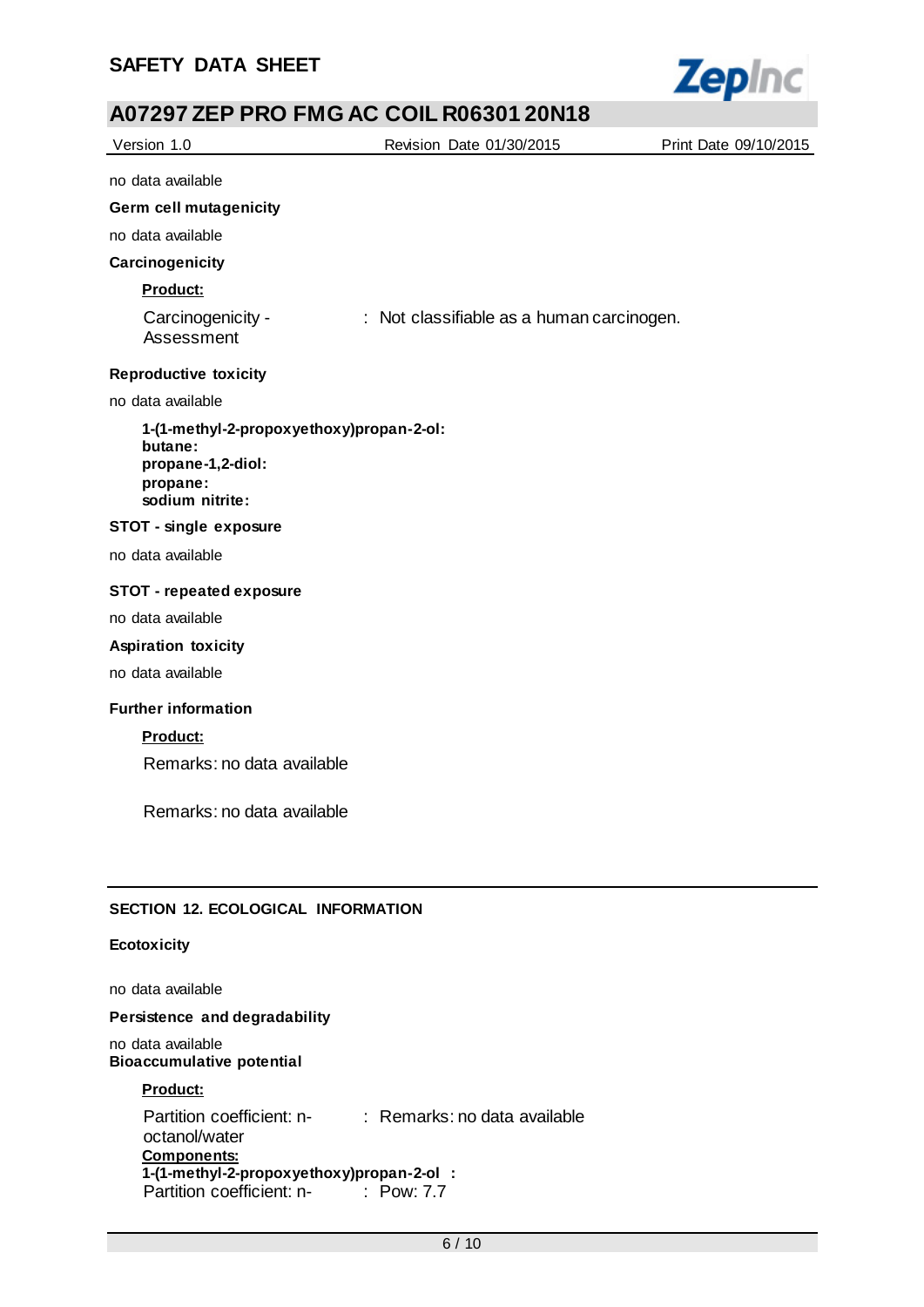

| Version 1.0                                                                                                                               | Revision Date 01/30/2015                                                                                                                                                       | Print Date 09/10/2015 |
|-------------------------------------------------------------------------------------------------------------------------------------------|--------------------------------------------------------------------------------------------------------------------------------------------------------------------------------|-----------------------|
| octanol/water<br>butane:<br>Partition coefficient: n-<br>octanol/water<br>propane-1,2-diol:<br>Partition coefficient: n-<br>octanol/water | : $Pow: 2.89$<br>: log Pow: -1.07                                                                                                                                              |                       |
| <b>Mobility in soil</b>                                                                                                                   |                                                                                                                                                                                |                       |
| no data available                                                                                                                         |                                                                                                                                                                                |                       |
| Other adverse effects                                                                                                                     |                                                                                                                                                                                |                       |
| no data available<br><u>Product:</u>                                                                                                      |                                                                                                                                                                                |                       |
| Regulation                                                                                                                                | 40 CFR Protection of Environment; Part 82 Protection of<br>Stratospheric Ozone - CAA Section 602 Class I<br><b>Substances</b>                                                  |                       |
| Remarks                                                                                                                                   | This product neither contains, nor was manufactured<br>with a Class I or Class II ODS as defined by the U.S.<br>Clean Air Act Section 602 (40 CFR 82, Subpt. A, App.A<br>+ B). |                       |
| Additional ecological<br>information                                                                                                      | : no data available                                                                                                                                                            |                       |
|                                                                                                                                           | no data available                                                                                                                                                              |                       |

## **SECTION 13. DISPOSAL CONSIDERATIONS**

| Disposal methods       |                                                                                                                                                                                 |
|------------------------|---------------------------------------------------------------------------------------------------------------------------------------------------------------------------------|
| Waste from residues    | : Do not dispose of waste into sewer.<br>Do not contaminate ponds, waterways or ditches with<br>chemical or used container.<br>Dispose of in accordance with local regulations. |
| Contaminated packaging | : Empty remaining contents.<br>Dispose of as unused product.<br>Do not re-use empty containers.<br>Do not burn, or use a cutting torch on, the empty drum.                      |

### **SECTION 14. TRANSPORT INFORMATION**

### **International regulation**

| : 1950                    |
|---------------------------|
| : Aerosols, non-flammable |
| $\cdot$ 2.2               |
| : Not Assigned            |
|                           |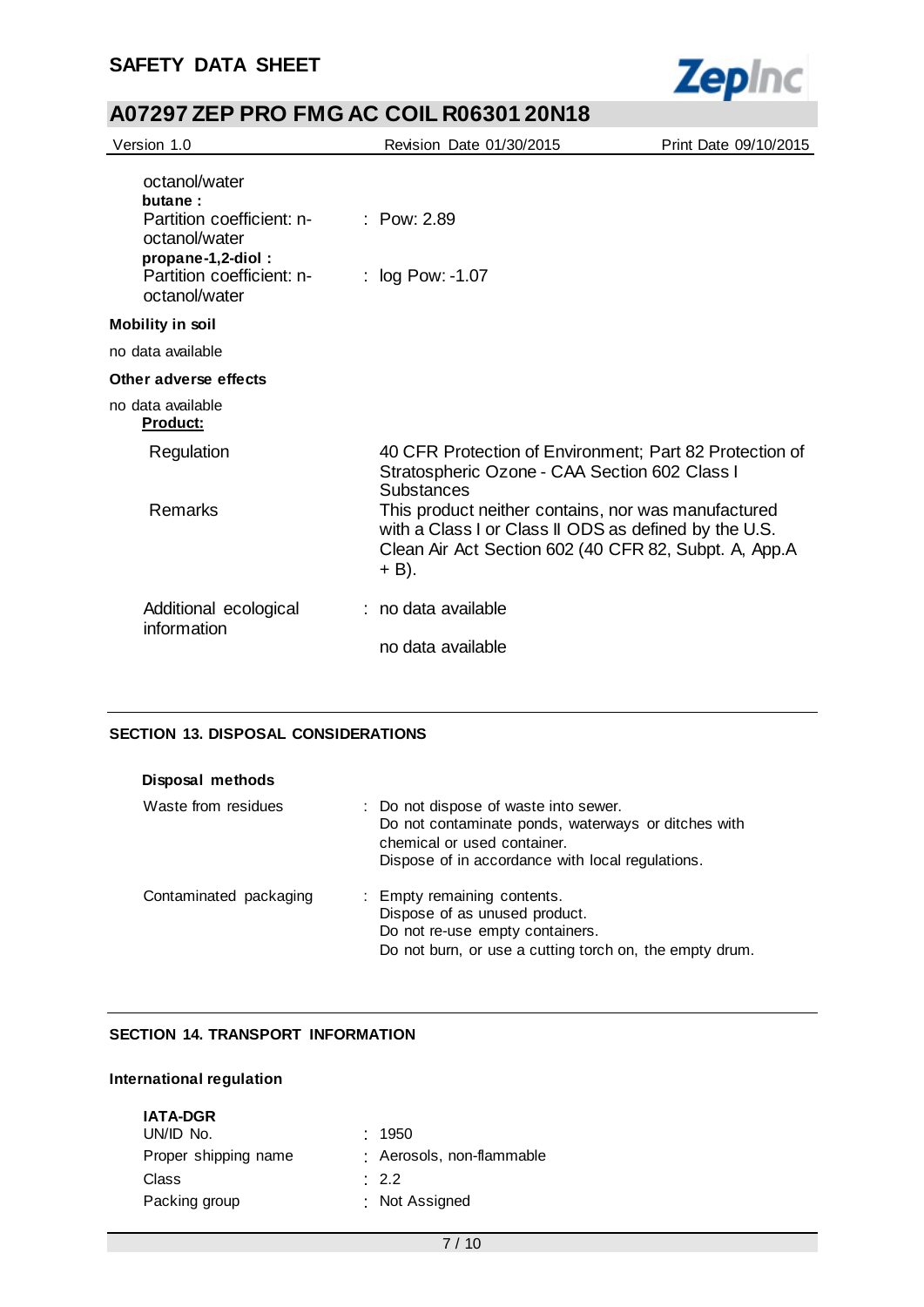## **SAFETY DATA SHEET**



## **A07297 ZEP PRO FMG AC COIL R06301 20N18**

| Version 1.0                                 | Revision Date 01/30/2015 | Print Date 09/10/2015 |
|---------------------------------------------|--------------------------|-----------------------|
| Labels                                      | $\therefore$ 2.2         |                       |
| Packing instruction (cargo<br>aircraft)     | : 203                    |                       |
| Packing instruction<br>(passenger aircraft) | : 203                    |                       |
| <b>IMDG-Code</b>                            |                          |                       |
| UN number                                   | : 1950                   |                       |
| Proper shipping name                        | : AEROSOLS               |                       |
| Class                                       | $\therefore$ 2.2         |                       |
| Packing group                               | : Not Assigned           |                       |
| Labels                                      | $\therefore$ 2.2         |                       |
| EmS Code                                    | $:$ F-D, S-U             |                       |
| Marine pollutant                            | no                       |                       |

### **Transport in bulk according to Annex II of MARPOL 73/78 and the IBC Code**

Not applicable for product as supplied.

#### **National Regulations**

**49 CFR**

| 49 UFR               |                           |
|----------------------|---------------------------|
| UN/ID/NA number      | : 1950                    |
| Proper shipping name | : Aerosols, non-flammable |
| Class                | $\therefore$ 2.2          |
| Packing group        | : Not Assigned            |
| Labels               | : 2.2                     |
| <b>ERG Code</b>      | : 126                     |
| Marine pollutant     | : no                      |
|                      |                           |

#### **Special precautions for user**

not applicable

### **SECTION 15. REGULATORY INFORMATION**

### **EPCRA - Emergency Planning and Community Right-to-Know Act**

#### **CERCLA Reportable Quantity**

| Components     | CAS-No.   |       | Component RQ   Calculated product RQ |
|----------------|-----------|-------|--------------------------------------|
|                |           | (lbs' | (lbs)                                |
| sodium nitrite | 7632-00-0 | 100   | *                                    |

\*: Calculated RQ exceeds reasonably attainable upper limit.

### **SARA 304 Extremely Hazardous Substances Reportable Quantity**

This material does not contain any components with a section 304 EHS RQ.

**SARA 311/312 Hazards** : Sudden Release of Pressure Hazard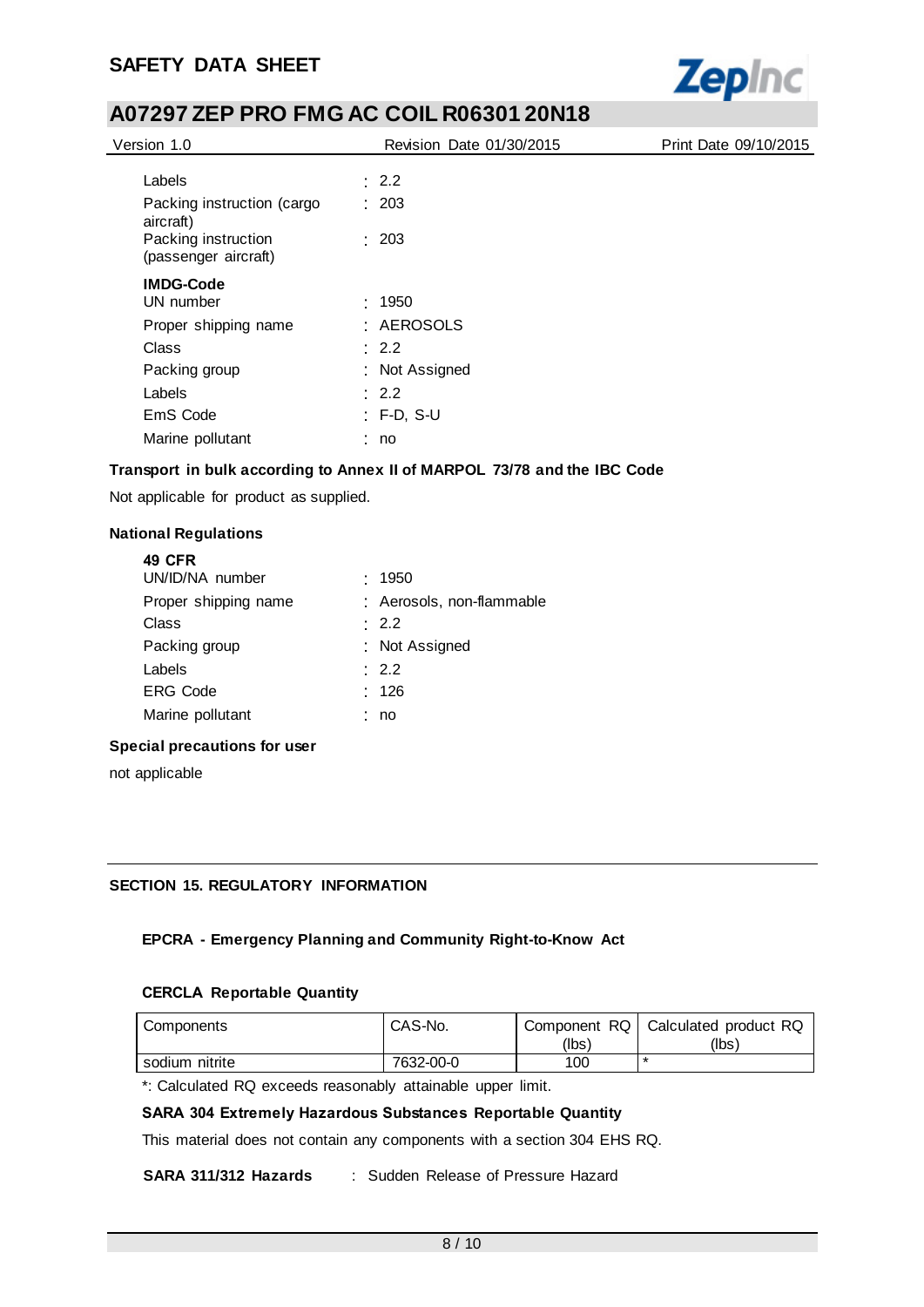

| Version 1.0                  | Revision Date 01/30/2015                                                                                                                                                                               | Print Date 09/10/2015 |  |
|------------------------------|--------------------------------------------------------------------------------------------------------------------------------------------------------------------------------------------------------|-----------------------|--|
|                              |                                                                                                                                                                                                        |                       |  |
| <b>SARA 302</b>              | : SARA 302: No chemicals in this material are subject to the<br>reporting requirements of SARA Title III, Section 302.                                                                                 |                       |  |
| <b>SARA 313</b>              | : SARA 313: This material does not contain any chemical<br>components with known CAS numbers that exceed the<br>threshold (De Minimis) reporting levels established by SARA<br>Title III, Section 313. |                       |  |
| <b>California Prop 65</b>    | This product does not contain any chemicals known to State of<br>California to cause cancer, birth defects, or any other<br>reproductive harm.                                                         |                       |  |
|                              | The components of this product are reported in the following inventories:                                                                                                                              |                       |  |
| <b>TSCA</b>                  | On TSCA Inventory                                                                                                                                                                                      |                       |  |
| <b>DSL</b>                   | This product contains one or several components that are not on the<br>Canadian DSL nor NDSL.                                                                                                          |                       |  |
| <b>AICS</b>                  | Not in compliance with the inventory                                                                                                                                                                   |                       |  |
| <b>NZIOC</b>                 | Not in compliance with the inventory                                                                                                                                                                   |                       |  |
| <b>PICCS</b><br><b>IECSC</b> | Not in compliance with the inventory                                                                                                                                                                   |                       |  |
|                              | Not in compliance with the inventory                                                                                                                                                                   |                       |  |
|                              |                                                                                                                                                                                                        |                       |  |

#### **Inventory Acronym and Validity Area Legend:**

AICS (Australia), DSL (Canada), IECSC (China), REACH (European Union), ENCS (Japan), ISHL (Japan), KECI (Korea), NZIoC (New Zealand), PICCS (Philippines), TSCA (USA)

### **SECTION 16. OTHER INFORMATION**



OSHA GHS Label Information:

Hazard pictograms :